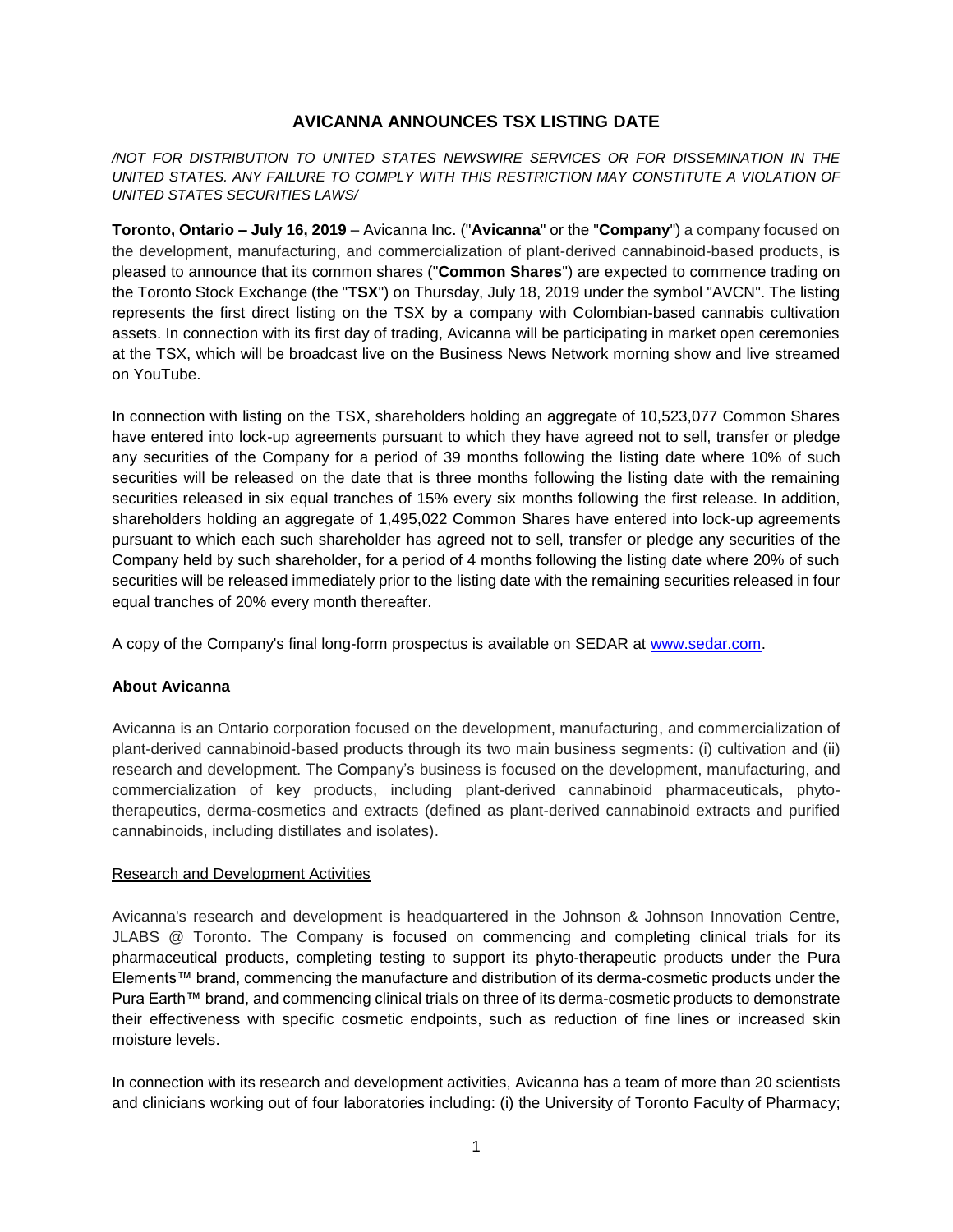(ii) JLABS @ Toronto which is located in the MaRS Discovery District; (iii) the facilities of the Company's subsidiaries in Santa Marta, Colombia; and (iv) the facilities of Avicanna's manufacturing partner, Altea Farmaceutica S.A. ("**Altea**"). Through its various operations, Avicanna's team of scientists and clinicians are enhancing product optimization through the completion of animal pharmacokinetics and toxicology studies and pre-clinical studies, including both *in vitro* and *in vivo* studies to demonstrate the safety and efficacy of Avicanna's product offering.

Avicanna currently has the following clinical trials in progress or planned for the near future:

- *CAIMED (Centro de Atencion e Investigacion Medica CAIMED S.A.S.)*. Phase I studies are expected to commence in the second half of 2019 with CAIMED for certain cosmetic trials.
- *University of West Indies*. Avicanna is currently conducting a prevalence study through UWI to determine the prevalence of neuropathic pain in a random sample of 500 to 600 patients suffering from Sickle Cell disease.
- *SickKids*. Avicanna has received ethics approval to conduct a clinical study with the Hospital for Sick Children to explore safety, tolerability and efficacy of CBD on patients with dermatological indication. Avicanna has completed animal pharmacokinetics and toxicology studies and a clinical trial application is in progress and expected to be submitted before the end of July 2019.
- *Pending Approval*. Avicanna also has pending pharmaceutical and phyto-therapeutic trials that are currently in protocol development and are being submitted for ethics approval. Such products are aimed at addressing neuropathic pain, chronic pain, and Eczema.

## Cultivation and Supply Chain

Avicanna's cultivation activities are conducted by its two majority-owned subsidiaries, Sativa Nativa S.A.S. ("**Sativa Nativa**") and Santa Marta Golden Hemp S.A.S. ("**SMGH**"), both located in Santa Marta, Colombia in the foothills of the Sierra Nevada Mountains. The location offers 12 hours of daily sunlight year-round, while the tropical weather of Santa Marta and microclimate of the Sierra Nevada Mountains provide optimal conditions to maximize the number and amount of harvests. Access to cost efficient energy sources and construction labour allow for affordable expansion and production. Both companies also have easy access to the local Santa Marta shipping port that is expected to provide low cost shipping for export.

Sativa Nativa and SMGH are focused on commercial cannabis and are licensed to cultivate and process cannabis for the production of cannabis extracts and purified cannabinoids including cannabidiol (CBD) and tetrahydrocannabinol (THC). SMGH has 200,000 square feet of shadehouse plus 20,000 square feet of customized greenhouse space and construction is currently underway for an additional 70,000 square feet of shadehouse and the related infrastructure. Thus far, SMGH has achieved genetic registration of one non-psychoactive strain (CBD) and three psychoactive strains (THC) and is currently cultivating its registered non-psychoactive genetics while it seeks to obtain quotas for its psychoactive genetics. SMGH currently has an inventory of approximately 1.3 tonnes of flower of its registered non-psychoactive genetic. SMGH has applied for good agricultural practices ("**GACP**") and organic certifications and the preliminary site visits for them have been completed. SMGH expects to receive the certifications before the end of 2019. Sativa Nativa currently has 50,000 square feet of shadehouse plus 20,000 square feet of customized greenhouse space and construction is currently underway for an additional 50,000 square feet of shadehouse. Sativa Nativa does not currently have any registered genetics under cultivation, however, it is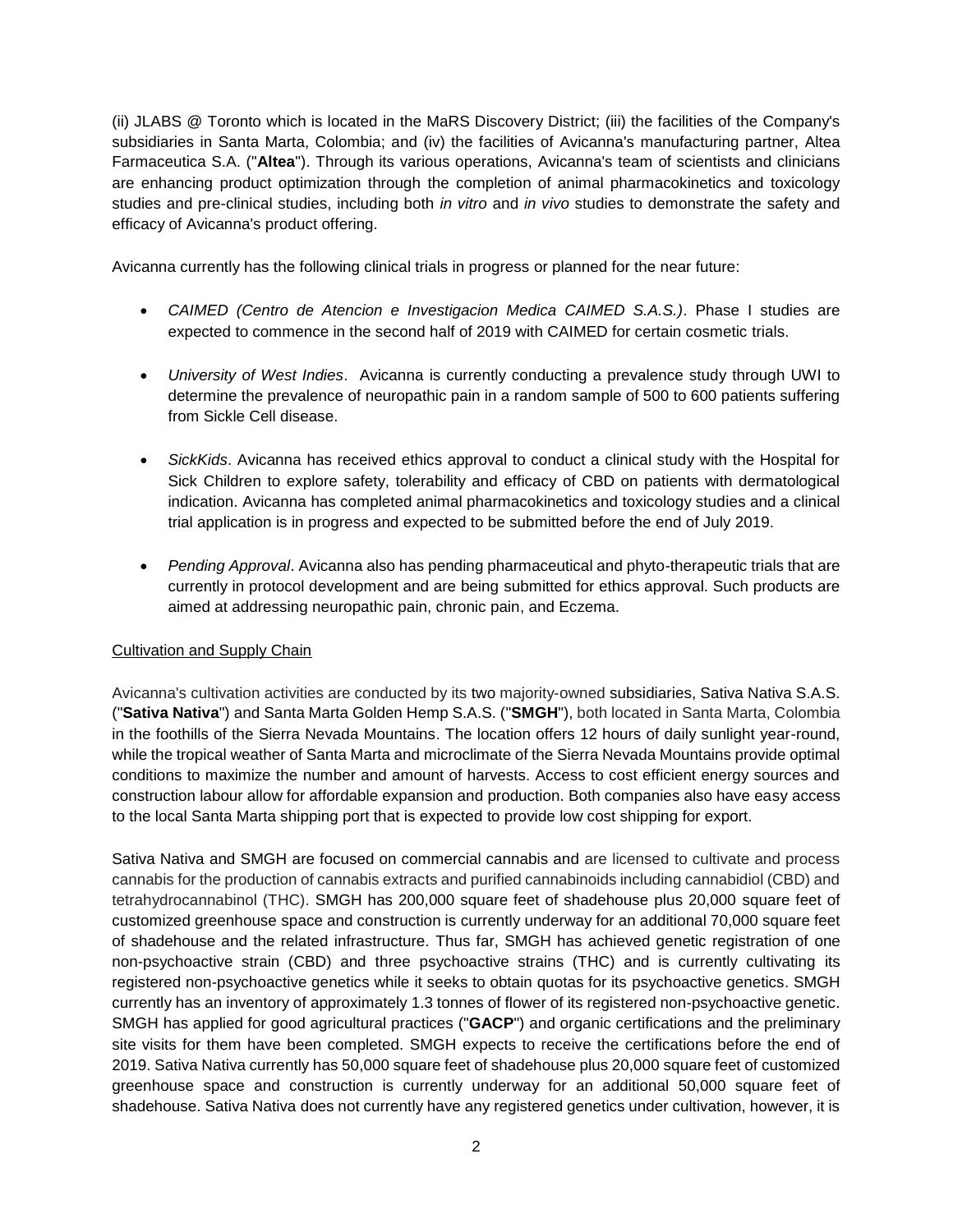currently cultivating for the purposes of genetic registration.

### Extraction and Manufacturing

In October, Avicanna completed the technical transfer of its extraction and isolation techniques to SMGH. SMGH intends to utilize Avicanna's techniques in its extraction lab, which is currently capable of processing 300 kg of bio-mass per day, resulting in production capacity of 45kg of resin per day. The SMGH laboratory is capable of extraction, distillation, and isolation of cannabinoids in addition to analytical testing and quality control. Avicanna intends to utilize the isolates produced at the SMGH facility from SMGH's registered nonpsychoactive cannabis genetic in its derma-cosmetic products marketed under the Pura Earth™ brand.

Avicanna has entered into a manufacturing agreement with Altea, pursuant to which Altea will be the exclusive manufacturer of Avicanna products in Colombia. Under the agreement, Altea has committed to manufacture products containing cannabinoids exclusively for Avicanna, subject to certain minimum order quantities purchased from Altea on an annual basis. Altea's facility maintains a number of requisite approvals that will allow Avicanna to ensure its pharmaceutical, phyto-therapeutic and derma-cosmetic products comply with a high standard of quality, including INVIMA for Good Laboratory Practices (Colombia), Bureau Veritas for ISO 14001 environmental management system for Good Manufacturing Practices (Australia), ANVISA for Good Manufacturing Practices (Brazil), and Health Canada for Good Manufacturing Practices (Canada).

### Avicanna's Products

### *Derma-Cosmetics*

Avicanna intends to distribute its line of derma-cosmetic products under the Pura Earth™ brand. Avicanna's CBD based derma-cosmetic products are formulated to maintain and improve the health and beauty of the skin through high-end cosmetic formulations supported by research data. Avicanna has completed the technical transfer of all derma-cosmetic products to be manufactured by Altea both for testing and commercial scale production purposes. Avicanna has entered into an agreement with Percos S.A. ("**Percos**") pursuant to which it has appointed Percos as the exclusive distributor of Pura Earth™ dermacosmetics products in Colombia, subject to certain minimum sales volumes and the Company anticipates that its Pura Earth™ derma-cosmetics products will be on the market before the end of 2019. In addition, Avicanna has contracted CAIMED to conduct clinical studies on three of its derma-cosmetics products to demonstrate their effectiveness with specific cosmetic endpoints, such as reduction of fine lines or efficacy as moisturizer for acne and eczema prone skin.

## *Phyto-Therapeutics*

Avicanna intends to distribute its line of phyto-therapeutic products under the Pura Elements™ brand. Avicanna's phyto-therapeutic products consist of cannabis plant extracts designed for medical or homeopathic use, but are not pharmaceuticals or drugs. These phyto-therapeutic products will be manufactured by Altea under Avicanna's current agreement with Altea. Avicanna has completed the technical transfer of its phyto-therapeutic products to Altea both for testing and commercial scale production purposes. There are a wide range of targeted delivery mechanisms for these products including tablets, sublingual sprays, oil drops, capsules, patches, creams and gels, which will be supported by bioavailability and pharmacokinetic data. It is expected that Altea will manufacture Avicanna's phyto-therapeutic products, ranging from isolated CBD formulations to CBD-THC whole plant extracts, using cannabis sourced from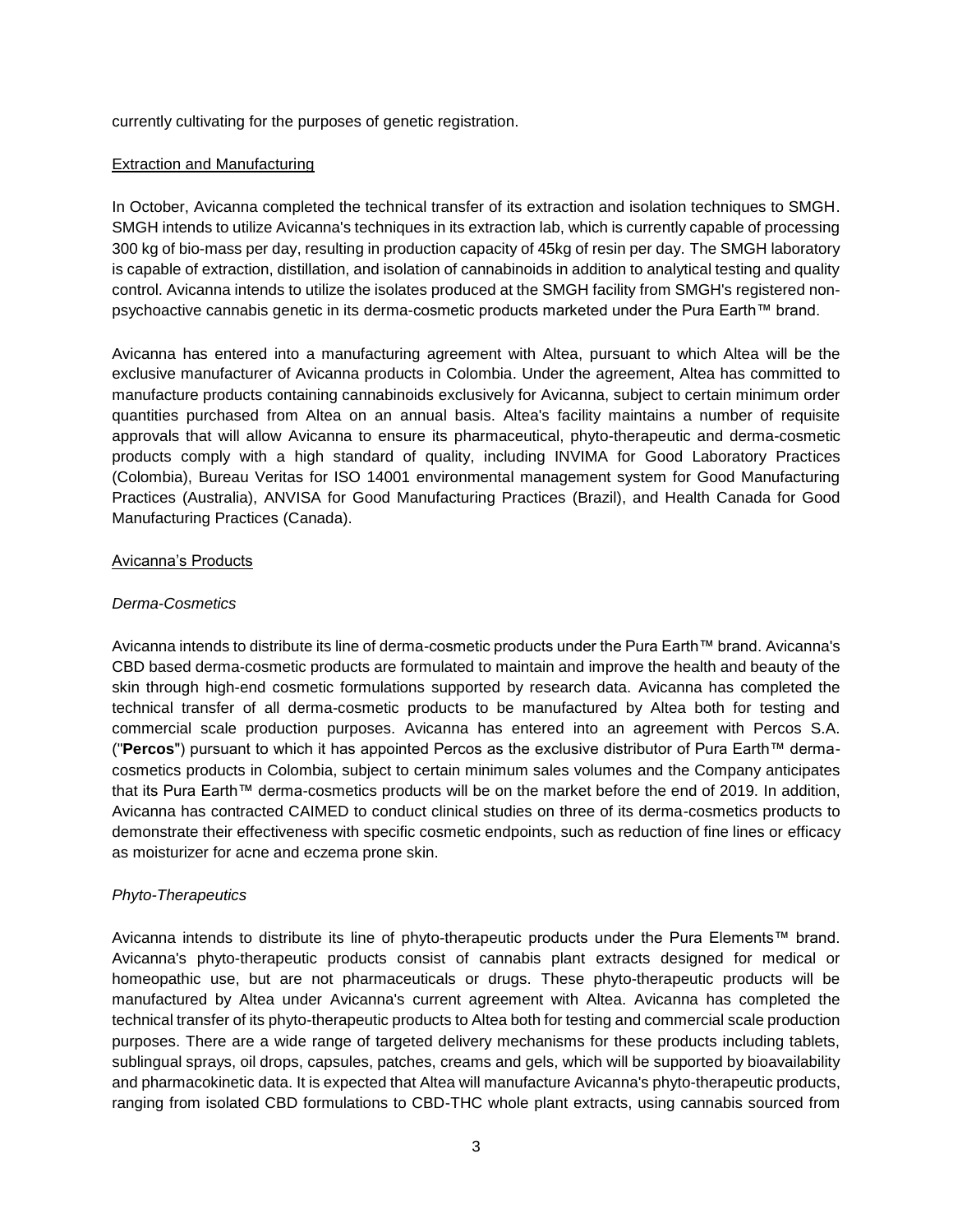SMGH and Sativa Nativa. These products will be manufactured under the various approvals and certifications maintained by Altea and will use USP-NF (pharmaceutical-grade) ingredients. Avicanna is currently preparing for commercial launch of its phyto-therapeutic products, initially expected to occur through pharmacies in Colombia, and expects to begin bringing these products to market in 2020.

#### *Pharmaceuticals*

Avicanna's initial pipeline of pharmaceutical products will address neurology, dermatology, and pain. Avicanna's pharmaceutical products will be manufactured, first, in test batches for use in its clinical trials, and then, provided the products successfully complete the process, for distribution to end users by Altea. Avicanna is currently conducting product optimization for dosage and form of delivery through its research and development department and in collaboration with the University of Toronto. These products are expected to eventually be commercialized as over-the-counter medicines and prescription drugs.

## **Stay Connected**

For more information about Avicanna, visit [www.avicanna.com,](http://www.avicanna.com/) call 1-647-243-5283, or contact Setu Purohit, President by email [info@avicanna.com.](mailto:info@avicanna.com)

### *Cautionary Note Regarding Forward-Looking Information and Statements*

*This press release contains certain "forward-looking information" within the meaning of applicable Canadian securities legislation and may also contain statements that may constitute "forward-looking statements" within the meaning of the*  safe harbor provisions of the United States Private Securities Litigation Reform Act of 1995. Such forward-looking *information and forward-looking statements are not representative of historical facts or information or current condition, but instead represent only Avicanna's beliefs regarding future events, plans or objectives, many of which, by their nature, are inherently uncertain and outside of Avicanna's control. Generally, such forward-looking information or forwardlooking statements can be identified by the use of forward-looking terminology such as "plans", "expects" or "does not expect", "is expected", "budget", "scheduled", "estimates", "forecasts", "intends", "anticipates" or "does not anticipate", or "believes", or variations of such words and phrases or may contain statements that certain actions, events or results "may", "could", "would", "might" or "will be taken", "will continue", "will occur" or "will be achieved". The forward-looking information and forward-looking statements contained herein may include, but is not limited to, the expected initial listing date, information concerning the planned capacities of the SMGH and Sativa Nativa facilities, the expected timing of GACP and organic certifications, the use of the Company's extraction techniques and cannabis genetics by SMGH and Sativa Nativa, the brands under which the Company's derma-cosmetic and phyto-therapeutic products will be marketed and distributed, the timing of the distribution of the Company's derma-cosmetic and phyto-therapeutic products, the goal of the Company's initial clinical studies, the expected timing of the Company's initial clinical studies, the manufacturer of the Company's products, the ingredients to be used in the Company's final products, the approvals to be maintained by Altea and the expected designations of the Company's pharmaceutical products.*

*By identifying such information and statements in this manner, Avicanna is alerting the reader that such information and statements are subject to known and unknown risks, uncertainties and other factors that may cause the actual results, level of activity, performance or achievements of Avicanna to be materially different from those expressed or implied by such information and statements. In addition, in connection with the forward-looking information and forwardlooking statements contained in this press release, Avicanna has made certain assumptions.*

*Among others, the key factors that could cause actual results to differ materially from those projected in the forwardlooking information and statements are the following: delays in obtaining the necessary approvals from the TSX; delays in opening new cultivation and manufacturing facilities; higher than expected costs to construct and operate cultivation and manufacturing facilities; adverse changes in the public perception of cannabis; changes in consumer demand for cannabis; decreases in the prevailing prices for cannabis and cannabis products in the markets in which*  the Company operates; adverse changes in applicable laws; adverse changes in the application or enforcement of